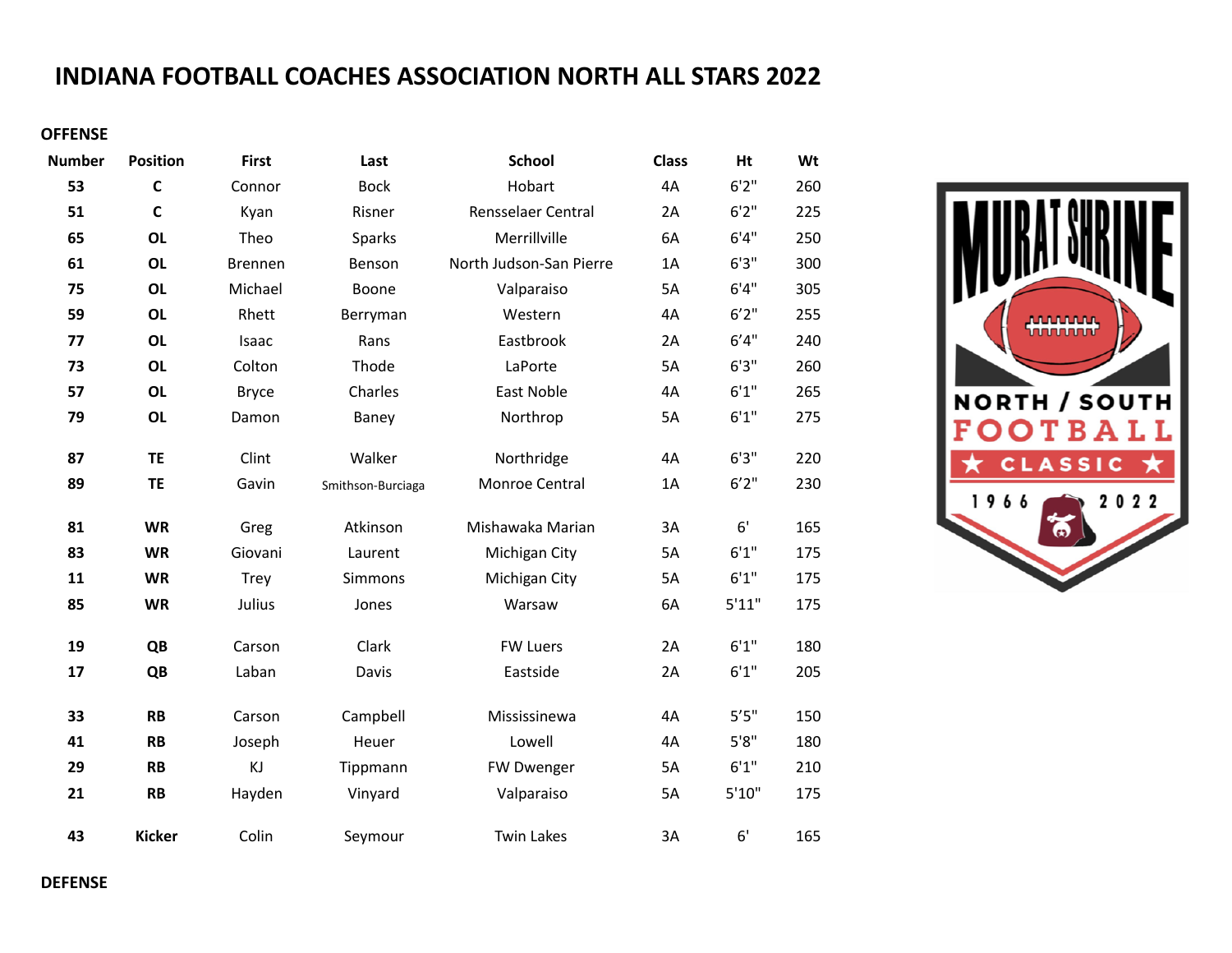|    | <b>Position</b> | <b>First</b> | Last          | <b>School</b>             | <b>Class</b> | Ht     | Wt  |
|----|-----------------|--------------|---------------|---------------------------|--------------|--------|-----|
| 93 | <b>DT</b>       | Thomas       | Urban         | Harrison (West Lafayette) | 5A           | 6'1''  | 255 |
| 55 | DT              | Woodrow      | Elliott II    | Muncie Central            | 4A           | 5'10"  | 250 |
| 71 | <b>DT</b>       | George       | Winfield      | Calumet                   | 3A           | 6'3''  | 270 |
| 63 | DT              | Quentin      | Clark         | Logansport                | 4A           | 6'4''  | 250 |
| 91 | DE              | Jordan       | Magee         | Merrillville              | 6A           | 6'1''  | 230 |
| 39 | <b>DE</b>       | Markell      | Keal          | FW Snider                 | 5A           | 6'2''  | 230 |
| 99 | DE              | Jackson      | Carver        | <b>Culver Academy</b>     | 4A           | 6'7''  | 225 |
| 95 | DE              | Hunter       | Bianski       | Churubusco                | 1A           | 6'     | 255 |
| 35 | <b>ILB</b>      | Blake        | Heyerly       | <b>Adams Central</b>      | 1A           | 6'1''  | 205 |
| 9  | <b>ILB</b>      | JT           | Downey        | West Lafayette            | 3A           | 6'3''  | 190 |
| 47 | <b>ILB</b>      | Setefano     | Sete          | Mishawaka Marian          | 3A           | 6'     | 225 |
| 7  | <b>ILB</b>      | Tucker       | Steely        | Carroll                   | 6A           | 6'     | 190 |
| 37 | OLB/SS          | Zaven        | Koltookian    | Concord                   | 5A           | 6'4''  | 225 |
| 45 | OLB/SS          | Drew         | Servies       | Tipton                    | 2A           | 6'     | 185 |
| 13 | OLB/SS          | Russell      | Compton       | Winamac                   | 1A           | 6'1''  | 195 |
| 25 | OLB/SS          | Benjamin     | Fronk         | New Prairie               | 4A           | 6'4''  | 195 |
| 31 | <b>FS</b>       | Trey         | Richards      | Garrett                   | 3A           | 6'     | 180 |
| 15 | <b>FS</b>       | Steven       | Stephany      | Lafayette Jefferson       | 6A           | 5'10'' | 182 |
| 23 | <b>CB</b>       | Ta'Shy       | Stewart       | Kokomo                    | 5A           | 6'     | 185 |
| 27 | CB              | Alex         | Currie        | <b>Adams Central</b>      | 1A           | 5'10'' | 160 |
| 3  | CB              | Piere        | Hill          | Portage                   | 6A           | 5'10'' | 155 |
| 5  | <b>CB</b>       | Kanaan       | Jewett        | Mishawaka                 | 5A           | 6'1''  | 180 |
| 49 | <b>Punter</b>   | Cason        | Lambert       | Carroll                   | 1A           | 6'4''  | 210 |
|    | <b>Managers</b> | Emma         | <b>Brueck</b> | West Lafayette            | 3A           |        |     |
|    |                 | Dayne        | Garbacik      | <b>Culver Academy</b>     | 3A           |        |     |
|    |                 | Maddie       | Maynard       | North Miami               | 1A           |        |     |
|    |                 | Cayden       | Stith         | <b>Bishop Dwenger</b>     | 5A           |        |     |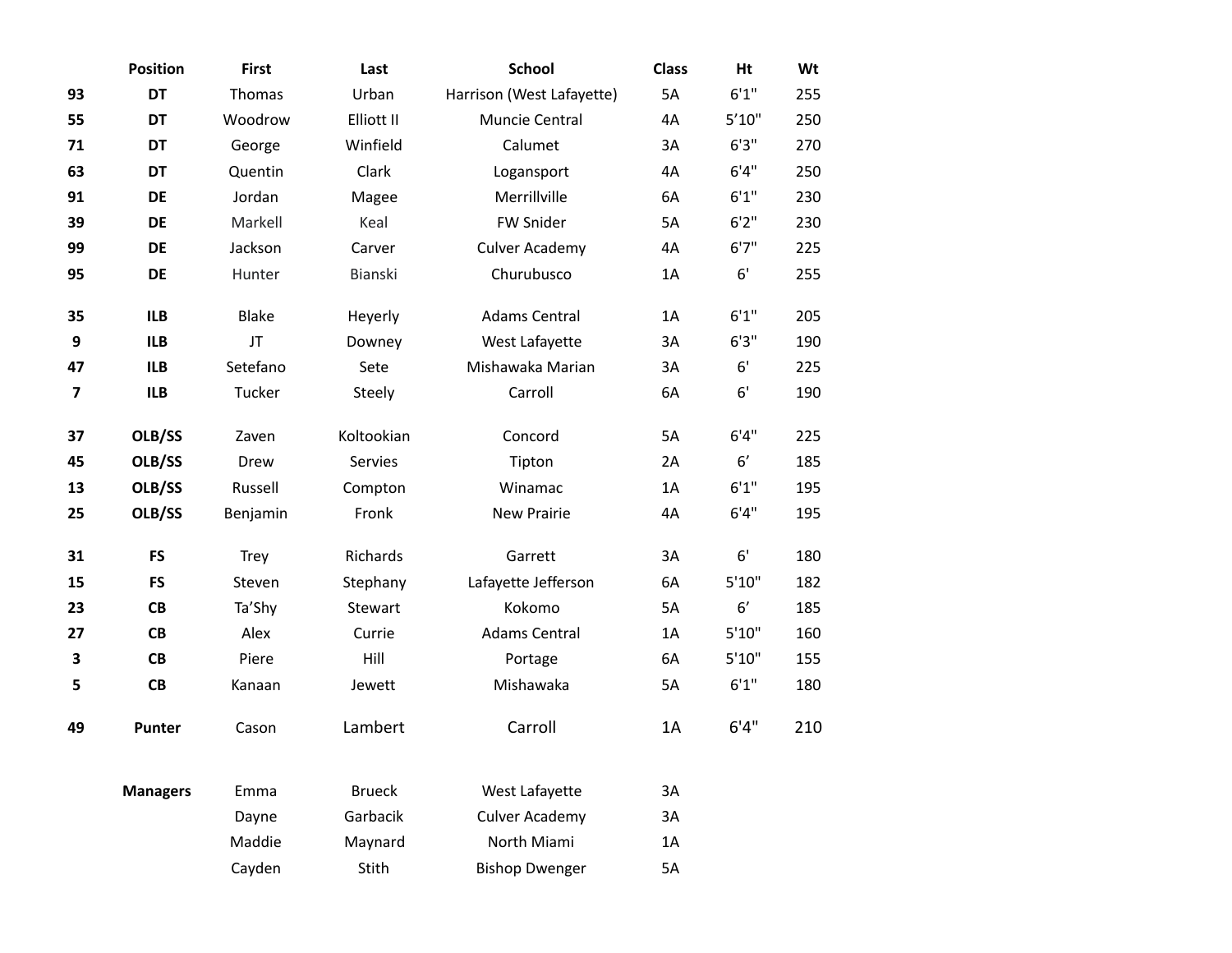| Coaches | <b>Brad</b>  | <b>Seiss</b>  | Merrillville     | HC        |
|---------|--------------|---------------|------------------|-----------|
|         | <b>Bret</b>  | Bajdek        | Mishawaka Marian | 0L        |
|         | Jeremy       | <b>Bilka</b>  | Lowell           | 0L        |
|         | Kyle         | <b>Buresh</b> | Mississinewa     | OC/QB     |
|         | John         | Hammond       | Adams Central    | DB        |
|         | Will         | Hostrawser    | LaVille          | LB        |
|         | <b>Brett</b> | Lambert       | North Judson     | <b>RB</b> |
|         | Michael      | Mosser        | Adams Central    | <b>WR</b> |
|         | Rick         | Roseman       | West Lafayette   | DC/DL     |
|         | Derek        | Tuggle        | Western          | DB        |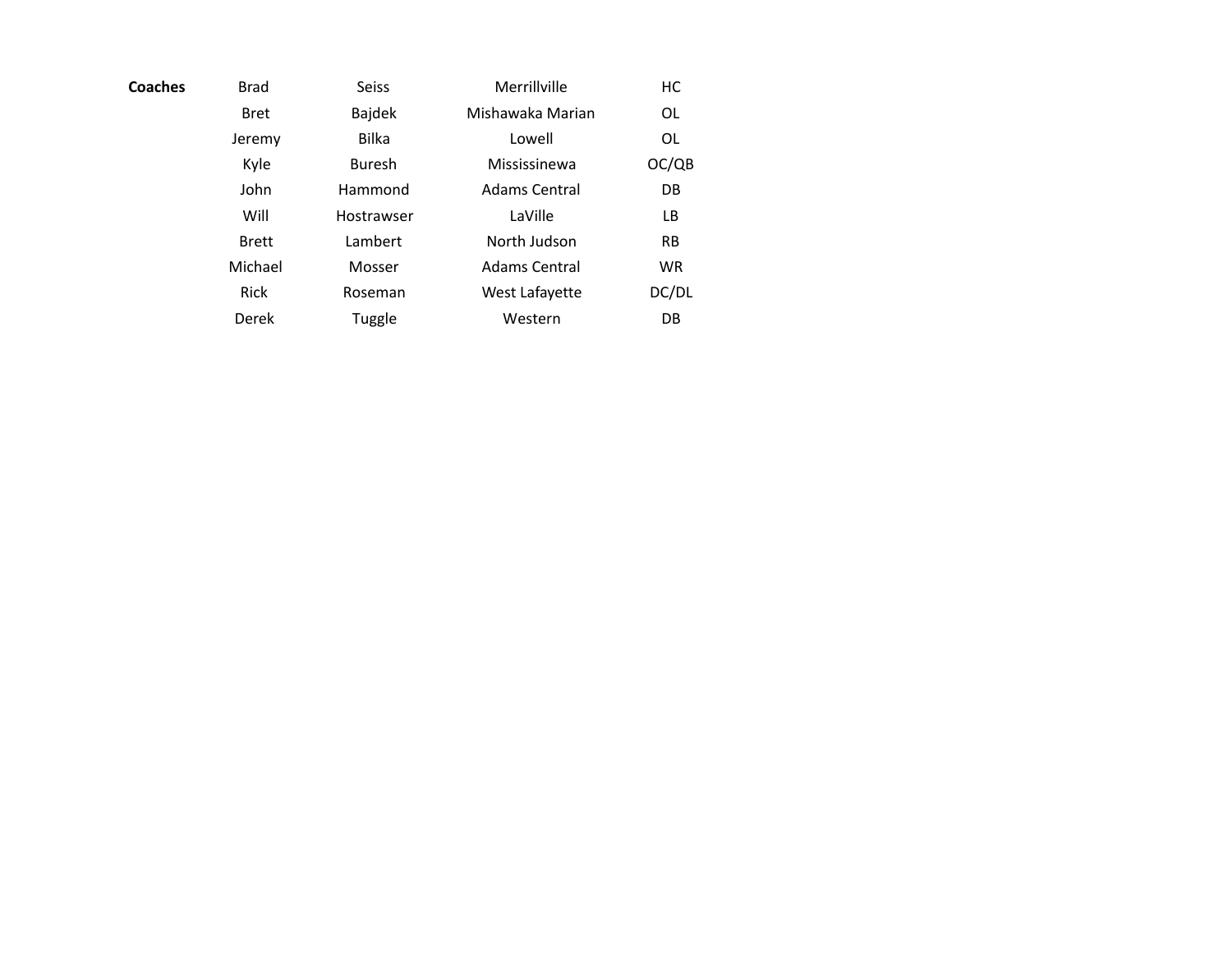## **INDIANA FOOTBALL COACHES ASSOCIATION SOUTH ALL STARS 2022**

## **OFFENSE**

| <b>Number</b>           | <b>Position</b> | <b>First</b>   | Last          | <b>School</b>              | <b>Class</b> | Ht     | Wt  |
|-------------------------|-----------------|----------------|---------------|----------------------------|--------------|--------|-----|
| 50                      | $\mathbf c$     | Kaleb          | Caudle        | Danville                   | 3A           | 6'3''  | 290 |
| 52                      | $\mathbf c$     | Quinn          | Sholar        | Warren Central             | 6A           | 6'0''  | 265 |
| 54                      | <b>OL</b>       | Rylan          | Watkins       | Park Tudor                 | 1A           | 6'3''  | 320 |
| 56                      | <b>OL</b>       | Sam            | Young         | <b>Bloomington South</b>   | 5A           | 6'4''  | 285 |
| 58                      | <b>OL</b>       | Jacob          | Potts         | Jasper                     | 4A           | 6'1''  | 220 |
| 60                      | <b>OL</b>       | Casey          | McQueen       | <b>East Central</b>        | 4A           | 6'4    | 250 |
| 62                      | <b>OL</b>       | Jacob          | Newlin        | Center Grove               | 6A           | 6'4''  | 285 |
| 64                      | <b>OL</b>       | Jackson        | Wilhite       | <b>Traders Point</b>       | 1A           | 6'1''  | 220 |
| 66                      | <b>OL</b>       | Jake           | Etchison      | Noblesville                | 6A           | 6'3''  | 245 |
| 68                      | <b>OL</b>       | Foster         | Wertz         | Decatur Central            | 5A           | 6'4''  | 330 |
| 38                      | <b>TE</b>       | <b>Braxton</b> | Sampson       | Northview                  | 4A           | 6'2''  | 200 |
| 40                      | <b>TE</b>       | Aidan          | Jochem        | Southridge                 | 3A           | 6'1''  | 207 |
|                         |                 |                |               |                            |              |        |     |
| 82                      | <b>WR</b>       | Noble          | Johnson       | Parke Heritage             | 1A           | 6'2''  | 190 |
| 84                      | <b>WR</b>       | Eli            | McDurmon      | Evansville Mater Dei       | 2A           | 6'2''  | 185 |
| 86                      | <b>WR</b>       | Rory           | Heltsley      | Gibson Southern            | 3A           | 6'3''  | 195 |
| 88                      | <b>WR</b>       | Dahya          | Patel         | Lawrenceburg               | 3A           | 6'0''  | 196 |
| 4                       | QB              | Gehrig         | Slunaker      | Mt. Vernon (Fortville)     | 4A           | 6'2''  | 190 |
| $\overline{\mathbf{2}}$ | QB              | Garrett        | Yoon          | Lawrenceburg               | 3A           | 5'11"  | 190 |
| 30                      | <b>RB</b>       | Colin          | Price         | Zionsville                 | 5A           | 6'1''  | 190 |
| 34                      | <b>RB</b>       | Jamari         | Pamplin       | Centerville                | 2A           | 5'10'' | 180 |
| 32                      | <b>RB</b>       | Keagan         | LaBelle       | Mt. Vernon (Fortville)     | 4A           | 5'8''  | 170 |
| 36                      | <b>RB</b>       | Ray            | <b>Brodie</b> | <b>Evansville Memorial</b> | 4A           | 5'9''  | 165 |
| 18                      | <b>Kicker</b>   | Ethan          | Hill          | <b>Heritage Hills</b>      | 3A           | 5'8''  | 145 |

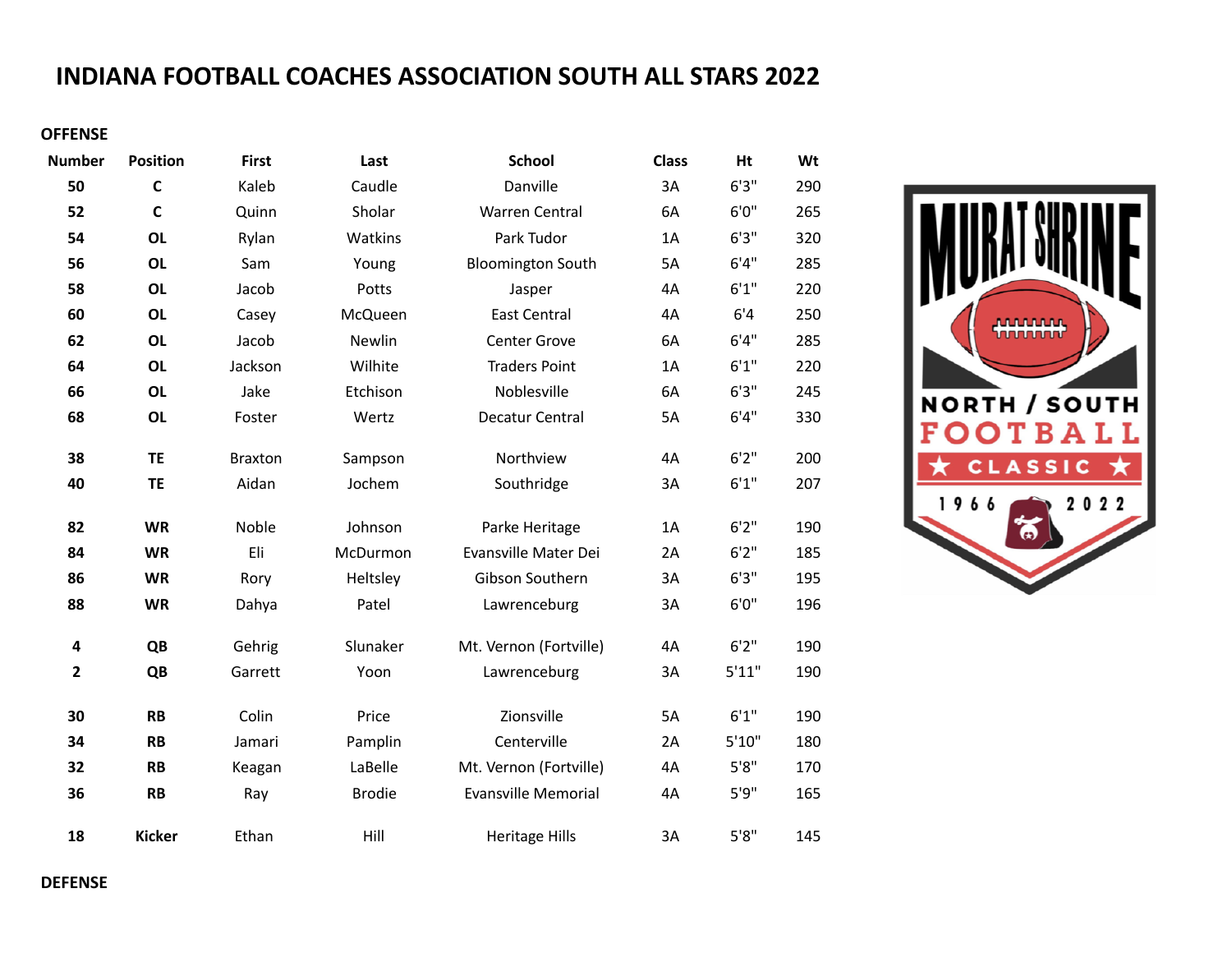| <b>Number</b> | <b>Position</b> | <b>First</b> | Last           | <b>School</b>             | <b>Class</b> | Ht     | Wt  |
|---------------|-----------------|--------------|----------------|---------------------------|--------------|--------|-----|
| 70            | DT              | Christian    | Pulliam        | Indianapolis Lutheran     | 1A           | 6'3''  | 275 |
| 72            | DT              | Jett         | Massey         | Monrovia                  | 2A           | 6'3''  | 230 |
| 74            | DT              | James        | Ralph          | Evansville Mater Dei      | 2A           | 6'0''  | 275 |
| 76            | DT              | Owen         | Green          | Center Grove              | 6A           | 6'2''  | 265 |
| 90            | DE              | Jaden        | Wilson         | Mt. Vernon (Posey)        | 3A           | 6'2''  | 220 |
| 78            | DE              | Haden        | Durnil         | South Spencer             | 2A           | 6'0''  | 210 |
| 80            | DE              | Israel       | Ogunmoyero     | Pike                      | 6A           | 6'1''  | 210 |
| 92            | DE              | Garrett      | Mooney         | Evansville North          | 5A           | 6'4''  | 240 |
| 42            | <b>ILB</b>      | Ethan        | Depinet        | Tri-West                  | 3A           | 6'2''  | 225 |
| 44            | <b>ILB</b>      | Daniel       | Adams          | Whiteland                 | 5A           | 5'11"  | 225 |
| 46            | <b>ILB</b>      | Eli          | Wischmeier     | <b>Brownstown Central</b> | 3A           | 6'0''  | 190 |
| 48            | <b>ILB</b>      | Adam         | Watson         | Castle                    | 5A           | 5'10'' | 205 |
| 22            | OLB/SS          | Westyn       | Pemberton      | Martinsville              | 4A           | 6'0''  | 215 |
| 24            | OLB/SS          | Jake         | Pasch          | Indianapolis Lutheran     | 1A           | 6'0''  | 185 |
| 26            | OLB/SS          | <b>Myles</b> | Johnson        | New Albany                | 6A           | 6'1''  | 190 |
| 28            | OLB/SS          | Jackson      | Reece          | Carmel                    | 6A           | 6'1''  | 215 |
| 6             | <b>FS</b>       | Dawson       | <b>Scally</b>  | Fishers                   | 6A           | 5'11"  | 165 |
| 8             | <b>FS</b>       | Chaikou      | Diallo         | Decatur Central           | 5A           | 5'11"  | 175 |
| 10            | CB              | Quinn        | Warweg         | Whiteland                 | 5A           | 6'0''  | 173 |
| 12            | CB              | Dequan       | Stennis        | Scecina Memorial          | 2A           | 5'9''  | 170 |
| 14            | CB              | Trevon       | Hatchett       | Westfield                 | 6A           | 5'10'' | 190 |
| 16            | CB              | Jaxson       | <b>Scruggs</b> | Columbus North            | 6A           | 6'0''  | 190 |
| 20            | Punter          | Steven       | Pritchett      | <b>Evansville Central</b> | 4A           | 5'10'' | 185 |
|               | <b>Managers</b> | Allie        | Cooper         | <b>Springs Valley</b>     | 1A           |        |     |
|               |                 | Jaiden       | Richardson     | Indianapolis Lutheran     | 1A           |        |     |
|               |                 | Chris        | Spillman       | Zionsville                | 5A           |        |     |
|               |                 | Nika         | Wilson         | Westfield                 | 6A           |        |     |